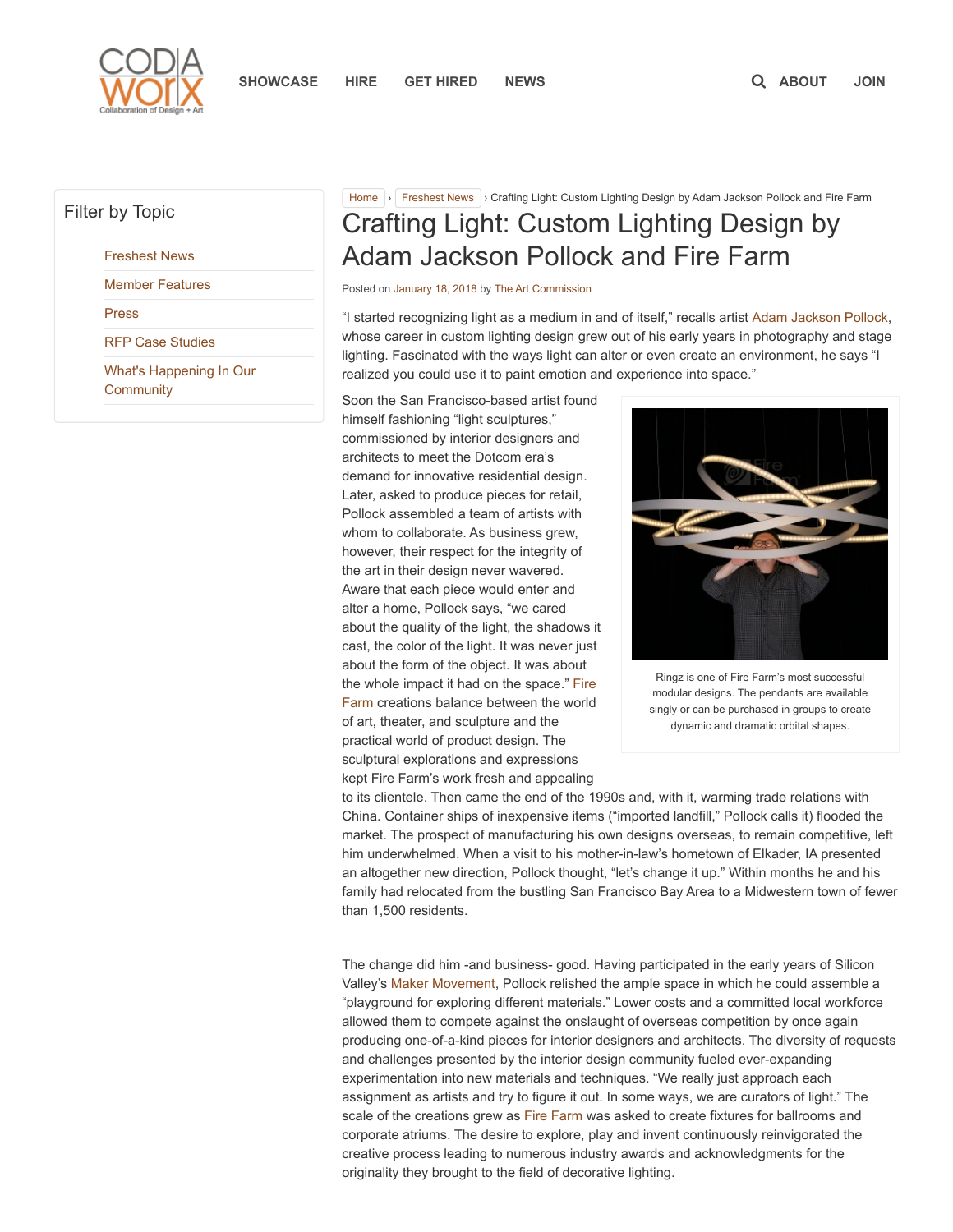

Madge is a sculptural fixture with a fine metallic mesh diffuser and a free organic form, qualities which hearken back to the original lighting designs on which Fire Farm was founded.

their Elkader, Iowa facility. The variety of onsite techniques include metalworking, welding, powder-coat painting, plastic thermoforming, lamination, laser cutting and more. Whether producing custom ballroom fixtures or bespoke lighting solutions, Pollock says "our explorative, creative approach has served us well."

# Custom Lighting Design for a Variety of Needs

Emblematic of Fire Farm's bold innovations are their light sculptures formed out of extremely fine wire cloth mesh. Used ordinarily for filtration or to insulate from radio waves, the material, Pollock

discovered, has an extraordinary effect on light. Flexible as fabric, the sculpted metal can capture light mid-air and diffuse it through glowing, diaphanous veils "The effect is almost like smoke," Pollock says of Fire Farms' free-form pieces such as **[MADGE](https://www.firefarm.com/madge-4300)**, [BUBBLICIOUS,](https://www.codaworx.com/project/bubblicious-le-sport) and [JELLYFISH](https://www.codaworx.com/project/jellyfish-pelican-bay-hotel), made from a choice of stainless steel, bronze, or copper. "You can barely see it yet it captures the light."



Rose is a ceiling element made of panels of hand formed acrylic plastic. It can be lit various ways to create muted or direct effects, and the design is easily scalable to fit spaces individually or in groups.

Equally dramatic are Fire Farm's innovative designs wrought from thermo-formed acrylic plastic. Challenged to design a versatile lighting system for a [hotel's multi-use ballroom,](https://www.firefarm.com/rose-ceiling-element) they created [Rose](https://www.codaworx.com/project/rose-intercontinental-rosemont-hotel) out of white hard plastic and installed them onto the ceiling. When illuminated overhead by down-spots, the silvery petals appear translucent as moonlight, casting dappled shadows onto a dimly lit floor. When side-lit from cove-mounted lamps, each petal turns an opaque white, bouncing a bright and even light that is fit for a conference setting. Achieving such versatility of function was a turning point for Pollock. "By simply dialing in the dimmer on